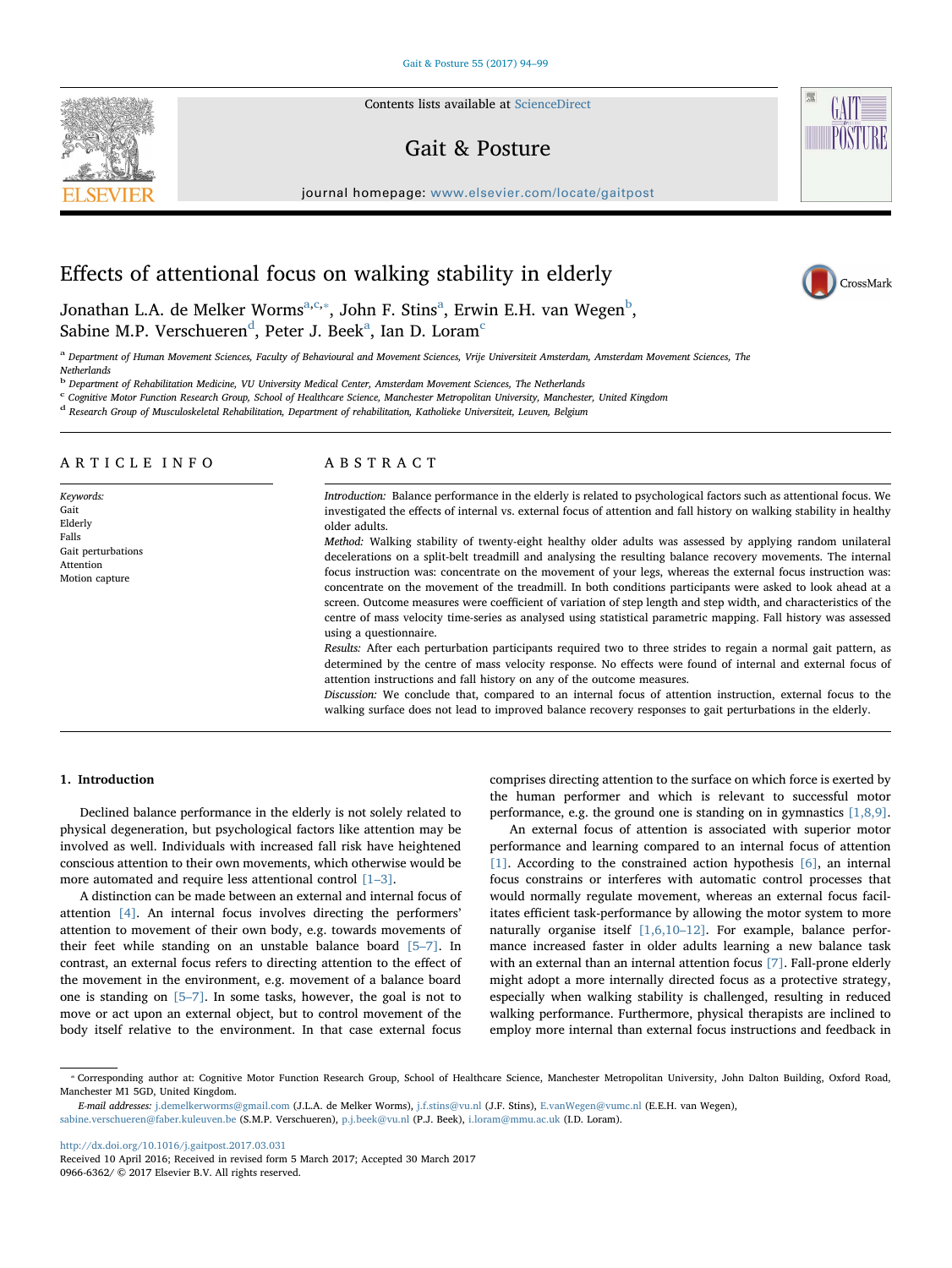gait re-education, which might attenuate motor learning [\[13\]](#page-5-5).

However, to our knowledge it has never been investigated whether attentional focus instructions alone can alter gait performance in the elderly, and whether effects of attentional focus on gait are modulated by fall history. In this study we investigated the combined effects of attentional focus and fall history on walking stability in healthy elderly.

# 1.1. Aims and hypotheses

We hypothesised that an external focus can temporarily reduce the impact of a gait perturbation, compared to an internal focus. To assess walking stability we applied unilateral mechanical perturbations on a split-belt treadmill [\[14,15\],](#page-5-6) and examined the balance recovery process. Fall history and decreased walking stability are associated with increased variability [\[16\].](#page-5-7) We expected that, compared to an internal focus, an external focus would lead to (1) decreased variability of perturbed step length and step width and (2) faster recovery to a stable walking pattern, based on centre of mass (COM) velocity profiles. Additionally, we examined whether these effects are dependent on fall history.

# 2. Method

#### 2.1. Participants

Twenty-eight healthy older adults (8 males, 20 females) aged 65 or above, who were able to walk independently for 10 min, were recruited. Their average age was  $69.3 \pm 3.7$  years (range: 65–78). A Dutch version of the Mini-Mental State Examination (MMSE) was used to determine the cognitive status of the participants. Participants with a MMSE score below 25/30 were excluded. The study received approval from the local ethical committee and participants gave written informed consent prior to their participation.

#### 2.2. Material

Participants walked on the Gait Real-time Analysis Interactive Lab (GRAIL) system (Motekforce Link b.v., Amsterdam, The Netherlands), which consists of a split-belt treadmill in combination with a Virtual Environment (VE) projected on a 180° semi-cylindrical screen [\(Fig. 1](#page-1-0)). The VE in this experiment comprised a straight road, surrounded by forest and mountains, providing realistic optical flow. Motekforce Link's D-flow software was used to control the system. Ten high-resolution infra-red cameras (Vicon, Oxford, UK) and the Human Body Model (HBM, Motekforce Link) full-body marker set were used to capture kinematic data at 100 Hz using 47 passive retroreflective markers [\[17\]](#page-5-8). A safety harness system suspended overhead prevented participants from falling without weight support.

<span id="page-1-0"></span>

#### 2.3. Fall history

Participants filled out a fall history questionnaire before the experiment. A fall was defined as an event in which a person unintentionally comes to rest on the ground or other lower levels [\[18\]](#page-5-9). Participants who had experienced a fall within 12 months before the experiment were labelled as fallers; the others were labelled as nonfallers. Falls that resulted from loss of consciousness or acute paralysis caused by stroke, epileptic attacks or violence were excluded.

#### 2.4. Procedure

Participants were instructed to always look ahead at the screen, and were familiarised with treadmill walking at a speed of 1 m/s including ten perturbations, without specific attentional instructions. In all trials this fixed speed was used to have a common reference for examining the perturbation responses. Other than, "try to keep walking", no instruction was given for how to deal with the perturbations. Perturbations consisted of brief unilateral decelerations of the split-belt treadmill on the participant's dominant leg side only, and occurred at random intervals between 10 and 20 s. Decelerations were initiated at toe-off of the dominant foot. At the following heel strike of the same foot the belt was decelerated to 0 m/s. These perturbations were experienced as a forward slip of the foot, e.g., when walking on a slippery surface. At the next heel strike of the same foot, the belt had regained the original velocity of 1 m/s. We noticed that participants quickly adjusted to the perturbations (after about 5 trials) and became familiarised to the set-up.

The actual experiment comprised two perturbed gait trials of 5 min per participant, one for the internal and one for the external focus condition in counterbalanced order. In each condition 20 perturbations were applied. In the internal focus condition participants received the following verbal instruction: "Look ahead at the screen and concentrate on the movement of your legs", whereas in the external focus condition they received this instruction: "Look ahead at the screen and concentrate on the movement of the treadmill". Instructions were repeated every 30 s during the trials using a speaker system. As this experiment was part of a multi-experiment protocol, participants had already walked 1 m/s for 20 min at the start of this particular experiment.

# 2.5. Data analysis: step length & step width

The mean step length and step width of the first recovery step following each perturbed heel strike was determined based on heel and toe marker positions. Furthermore the coefficients of variation (CV) of step length and step width were calculated for each participant (standard deviation as a percentage of the mean), as a measure of movement consistency [\[19\]](#page-5-10). Step length and step width data were analysed using Matlab (version R2014a, The MathWorks, Inc., Natick, MA, USA).

# 2.6. Data analysis: normalised Euclidean distance (D)

The normalised Euclidean distance was calculated as a measure of deviation from a participant's normal gait pattern. From the walking episodes, participants' body COM was calculated using Visual 3D (v5.02.07, C-Motion Inc., Germantown, USA). The velocity of the X-, Y- and Z-time-series of the COM was calculated through differentiation using a 4th order Savitsky–Golay filter with a temporal window of 90 ms [\[20\]](#page-5-11). These time-series were then normalised using spline interpolation, such that every stride consisted of 100 samples. The COM velocity data between 4 s after each perturbation up until the next perturbation were classified as unperturbed walking (UW) bouts. The UW bouts of these time-series were combined to create an average limit cycle for each subject and attention condition. This limit cycle Fig. 1. Virtual environment. The represents the average COM behaviour at each percentage of an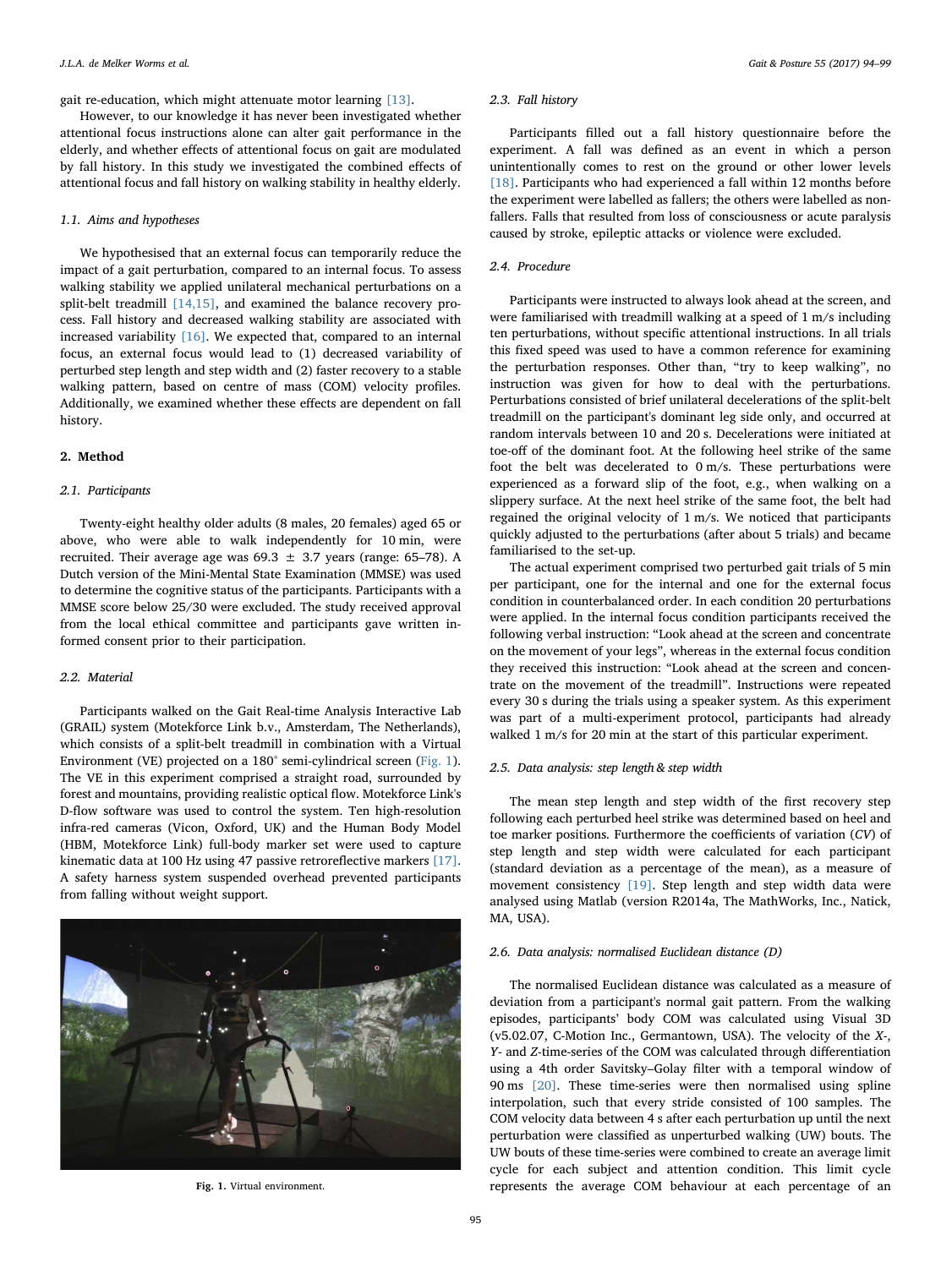<span id="page-2-1"></span>

Fig. 2. Means and coefficients of variation for step length and step width. The first step of each perturbed heel strike was included for this graph. The big dots represent the means per condition and the small dots represent the means for each participant in each condition. Panel A shows the average step length and step width and panel B shows the CVs. For both the means and CVs no significant difference was found between internal and external focus or between fallers and non-fallers. (For a colour version of this figure, the reader is referred to the web version of this article.)

unperturbed stride in that condition. Furthermore, for each percentage in this limit cycle, the standard deviation in unperturbed walking  $(v_{UW})$ was calculated for each dimension. Walking bouts ranging from the first stride before each perturbation until the fourth stride after the perturbation were classified as perturbed walking (PW) bouts. The normalised Euclidean distances (D) of the COM velocity time-series between PW bouts and the average limit cycle (UW) were then calculated as described by Bruijn et al. [\[15\]](#page-5-12), see Eq. [\(1\)](#page-2-0).

<span id="page-2-0"></span>
$$
D(k \times 100 + i)_{k=0;n-1} = \sqrt{\sum_{d=1}^{3} ((\text{UW}(i)_d - \text{PW}(k \times 100 + i)_d) / v_{\text{UW}}(i)_d)^2},
$$
\n(1)

 $D(k \times 100 + i)$  is the normalised distance (in standard deviations) for i % of stride  $k + 1$  (with *n* representing the maximum number of strides in PW); d is the spatial dimension number, UW is the limit cycle, PW is the state of the perturbed walking trial, and  $v_{\text{UW}}$  is the variability of the limit cycle. The COM data were analysed using Matlab.

### 2.7. Step length and step width statistics

A 2  $\times$  2 mixed ANOVA including effect sizes (partial  $\eta^2$ ) and Bayes factors were calculated to test whether participant means of step length and step width were significantly different between focus conditions, between fallers and non-fallers and whether these factors interacted. The step width CV and step length CV data did not pass the Shapiro–Wilk test for normality. Therefore Wilcoxon signed-rank tests (Z) were used to compare differences between internal and external focus conditions. Fallers and non-fallers were compared using Mann–Whitney U tests. For fall history effects within focus conditions, subsequent Mann–Whitney  $U$  tests with Šidák correction were used, while subsequent Wilcoxon signed-rank tests with Šidák corrections were used for focus condition effects within fallers and non-fallers. For all tests on  $CV$  data, effect sizes  $(r)$  and Bayes factors were also calculated. It could be that participants habituated to the perturbations, thereby obscuring potential effects of instruction and fall history. Therefore we performed a similar additional ANOVA as above, but with trial block (trials 1–10 and trials 11–20) as an additional withinsubjects factor. Statistics of means and CVs of step width and step length were calculated with IBM SPSS Statistics 20.0, except for the Bayes factors, which were calculated with the BayesFactor v0.9.12-2 package for R (bayesfactorpcl.r-forge.r-project.org; R-project.org).

#### 2.8. Statistical parametric mapping (SPM)

As our second expectation pertained to D at each percentage of the

post-perturbation strides, we used SPM to test whether the D time-series were significantly different between conditions. All SPM analyses were implemented using the open-source toolbox SPM-1D (v.M0.1, Todd Pataky 2014) [\[21\]](#page-5-13) in Matlab R2014a. SPM regards the whole timeseries as the unit of observation and is gaining ground in the analysis of kinematic time-series [22–[24\].](#page-5-14) An advantage of SPM is that time dependence is incorporated directly in statistical testing.

A SPM two-tailed one-sample t-test was used separately for each focus condition to test whether D was different from the relaxation distance ( $\alpha = 0.05$ ). Additionally a SPM two-tailed paired samples ttest [\[22\]](#page-5-14) was used for an internal vs. external focus comparison of D. The scalar output statistic,  $SPM{t}$ , was calculated separately at each individual time sample. To test the null hypothesis, the critical threshold was calculated at which only  $\alpha$  % (5%) of the analysed trajectories would be expected to traverse. This threshold is based upon estimates of trajectory smoothness [\[25\]](#page-5-15) and Random Field Theory expectations [\[26\]](#page-5-16). Conceptually, a SPM t-test is similar to the calculation and interpretation of a scalar t-test; if the SPM{t} trajectory crosses the critical threshold at any time sample, the null hypothesis is rejected. However, a SPM t-test mitigates the false positives of a scalar t-test and the false negatives of a Bonferroni corrected scalar  $t$ -test  $[26]$ .

# 3. Results

# 3.1. Mean and CV of step width & step length

The mean and CV of step length and step width of the first recovery step following the perturbed heel strikes is shown in [Fig. 2](#page-2-1). Inspection of the data revealed that three participants adopted a different recovery strategy than the other participants. In response to the perturbation this different strategy involved an initial abrupt backward step in both conditions, after which a normal stepping pattern was resumed. Calculation of step length for these participants would result in negative values; therefore these three participants (one faller, two non-fallers) were excluded from the step length and step width analysis. The scatter plot in [Fig. 2](#page-2-1) shows data for the remaining 25 participants. No significant difference was found for any of the spatiotemporal parameters between focus conditions or between fallers and non-fallers. The interaction effect between attentional focus and fall history was also not significant. Furthermore, for the main effect of focus, the Bayes factors for the CVs of step width and step length were smaller than 0.33. Therefore the odds for the null-hypothesis (no difference) vs. the alternative hypothesis are higher than 3 to 1 for the CV variables, see [Table 1](#page-3-0). No main or interaction effects involving trial block were significant.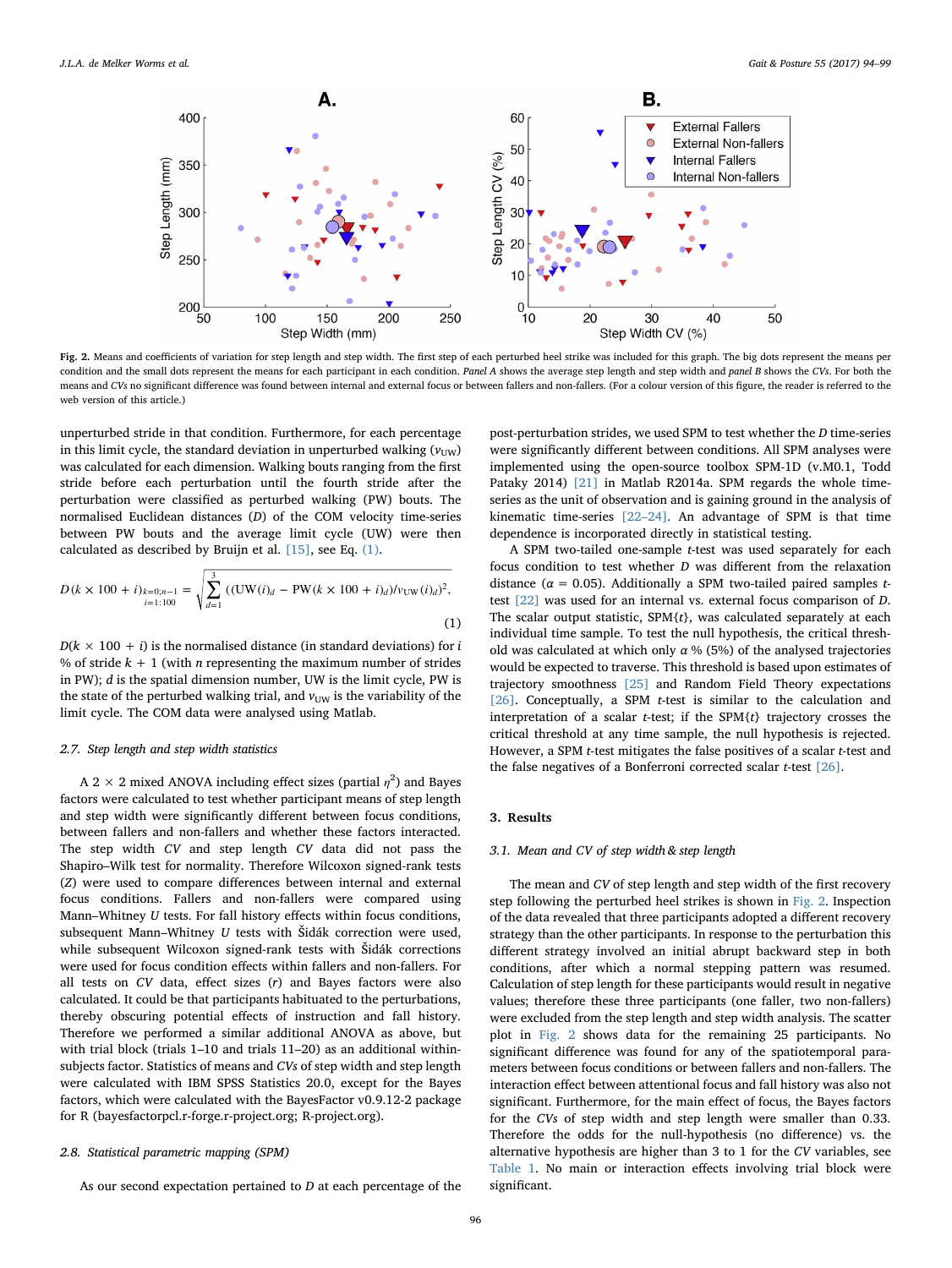#### <span id="page-3-0"></span>Table 1

Step width and step length statistics. For all F values  $df_1 = 1$  and  $df_{error} = 23$ . The Bayes factor ( $BF_{10}$ ) indicates the odds for the alternative hypothesis vs. the null-hypothesis to be true. For the CV variables of internal vs. external focus these odds are less than 1–3 (as shown in bold). It has been recommended to label these Bayes factor values as moderate evidence for the null-hypothesis, while values between 1/3 and 1 were labelled as anecdotal evidence [\[30\].](#page-5-18)

|                                                  | Test stat  | <i>p</i> -value | Effect size  | Bayes factor $(BF_{10})$ |
|--------------------------------------------------|------------|-----------------|--------------|--------------------------|
| Internal vs. external focus                      |            |                 |              |                          |
| Mean step length                                 | $F = 1.21$ | 0.28            | $n^2 = 0.05$ | 0.35                     |
| Mean step width                                  | $F = 1.03$ | 0.32            | $n^2 = 0.04$ | 0.51                     |
| CV Step length                                   | $Z = 0.63$ | 0.53            | $r = 0.13$   | 0.24                     |
| CV Step width                                    | $Z = 0.79$ | 0.43            | $r = 0.16$   | 0.28                     |
| Fallers ( $n = 8$ ) vs. non-fallers ( $n = 17$ ) |            |                 |              |                          |
| Mean step length                                 | $F = 0.23$ | 0.63            | $n^2 = 0.01$ | 0.42                     |
| Mean step width                                  | $F = 0.31$ | 0.58            | $n^2 = 0.01$ | 0.43                     |
| CV step length                                   | $U = 59.0$ | 0.60            | $r = 0.10$   | 0.58                     |
| CV step width                                    | $U = 66.0$ | 0.91            | $r = 0.02$   | 0.39                     |
|                                                  |            |                 |              |                          |

#### 3.2. Euclidean distances

The averaged earth-vertical (up and down) COM position timeseries during perturbed and unperturbed walking are shown for a representative participant in [Fig. 3.](#page-3-1) It displays how the perturbation causes the time-series to diverge for internal and external focus conditions. The normalised Euclidean distances (D) and the corresponding SPM analysis are shown in [Fig. 4](#page-4-0). After perturbation the distance to the unperturbed walking pattern quickly increased and then gradually moved back to the relaxation distance. This relaxation distance resulted from the natural variability of unperturbed gait, i.e. UW bouts [\[15\].](#page-5-12) For both conditions the perturbations caused a COM velocity response that was significantly different from unperturbed walking for more than one stride after the perturbation onset.

<span id="page-3-1"></span>For the internal focus condition the difference from unperturbed walking was significant from 4% of the first stride until 78% of the second stride (178%) after perturbation onset ( $p < 0.01$ ). For the external focus condition the difference was significant from 4% to 236% ( $p < 0.01$ ). As the confidence intervals for the external focus

condition are slightly smaller than for the internal focus condition between 178% and 236%, the internal focus SPM graph falls below the threshold of significance in that time window, whereas the external focus SPM graph stays above this threshold. This difference is not caused by a difference of the mean responses between conditions, which is evidenced by the lack of a significant difference between conditions as indicated by the SPM paired t-test (green) graph. The origin of the difference in this time window lies in the slightly smaller between-subjects variability in the external focus condition compared to the internal focus condition, as shown by the confidence intervals. So even though the stride percentages at which these effects cease to be significant for the internal and external focus condition are 58% apart, no significant difference between these conditions was found as shown by the SPM paired  $t$ -test graph [\(Fig. 4\)](#page-4-0).

# 4. Discussion

We investigated the effect of attentional focus and fall history on walking stability as assessed by means of transient mechanical perturbations. No significant difference between internal and external focus and between fallers and non-fallers was found for means and CVs of step length and step width of the first step following perturbation. Moreover, no significant effect of attentional focus was found in the COM velocity during the first four strides following each perturbation. Thus our two main expectations were not confirmed. Therefore, in contrast to previous findings [\[12\]](#page-5-17), the beneficial effects of external vs. internal focus on motor performance do not seem to apply to balance control during walking, that is, for the instructions as used in the present study.

When the task is to move and act upon an external object, directing one's attention to that object generally results in better performance on a variety of motor tasks (e.g., far aiming, jumping and balancing tasks) than directing attention to one's own body movements [\[1\].](#page-5-0) Collectively, this research indicates that an external focus is more beneficial to the planning and execution of goal-directed instrumental actions than an internal focus. In the present experiment the participants' goal was not to achieve a particular environmental effect but rather to maintain the walking pattern. They had to control the movement and position of



Fig. 3. Example data of representative participant. The walking perturbations consist of a unilateral treadmill deceleration of the split-belt treadmill on the participant's dominant leg side. For each perturbation the treadmill deceleration starts at toe off when there is no more contact with the dominant leg side of the treadmill. At the next heel strike the treadmill velocity on that side is 0 m/s and starts accelerating again. Panel A shows the perceived speed of the perturbed side of the treadmill. The perturbed heel strikes occur at 0 s. Panel B shows the earth-vertical position of the participant's COM. The red and blue lines show the mean responses of the participant to the perturbations in the external and internal focus conditions, respectively. The red and blue dashed lines show the unperturbed COM movement where unperturbed heel strikes also occur at 0 s. (For a colour version of this figure, the reader is referred to the web version of this article.)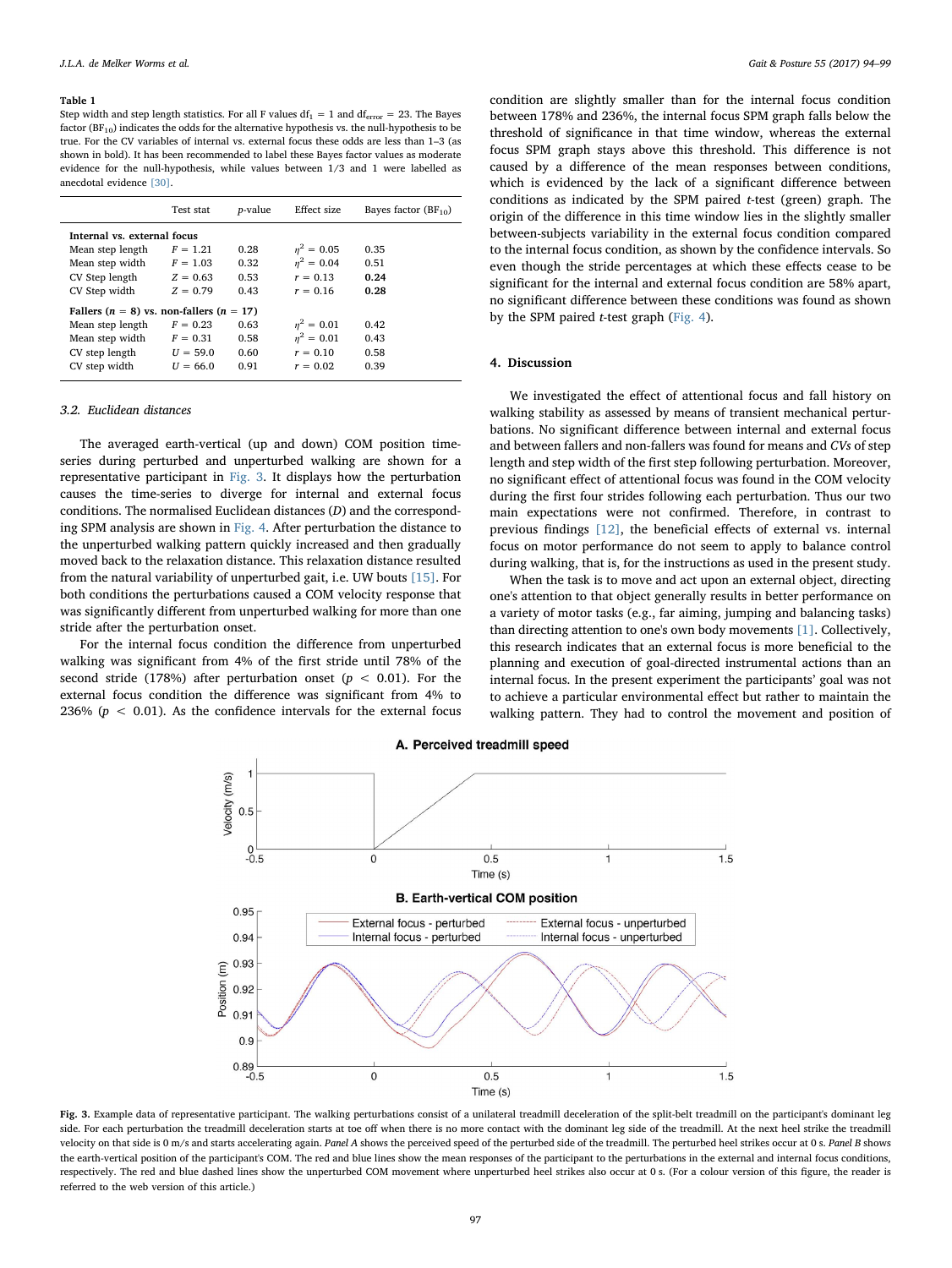<span id="page-4-0"></span>

Fig. 4. COM velocity analysis. Panel A shows the Euclidean distance (St. Dev.) of the perturbed response COM velocity to the average unperturbed gait COM velocity. Data was normalised to stride percentage with 100 samples per stride. Each stride started at heel strike of the dominant leg, perturbed heel strikes occur at 0%. Shaded areas indicate 95% confidence intervals. The horizontal dashed line indicates the relaxation distance of unperturbed gait. Panel B is a vertically zoomed-in version of panel A to visualise the late response after 100%. Panel C shows SPM graphs of internal, external and the difference between internal and external focus in blue, red and green respectively. Lines represent SPM{t} trajectories of the separate onesample t-tests for external and internal data and paired t-tests for the external-internal difference. The SPM one-sample t-tests tested whether the internal and external time-series from panel A were different from the relaxation distance. Horizontal dash-dot lines are the thresholds of significance. Shaded areas are supra-threshold clusters that indicate the time domains with significant effects. The vertical red and blue lines indicate the stride percentage at which COM velocity ceased to be significantly different from the relaxation distance of unperturbed walking. Even though these stride percentages are 58% apart for internal and external focus, no significant difference between internal and external focus was found for the Euclidean distances. (For interpretation of the references to colour in this figure legend, the reader is referred to the web version of this article.)

their own body and no external focus instructions could be given in relation to a particular environmental effect. Visual information of the environment aids to determine one's location. Therefore the instruction to look ahead at the screen could have been more useful to provide information about body movement than concentrating on the movement of the legs or treadmill belt. Other studies in which the participants' task was to produce a specific bodily movement yielded mixed results. For instance, performance benefits of an external focus of attention have been found for the golf swing form [\[8\],](#page-5-19) but not for gymnastics [\[9\].](#page-5-20) In stroke patients even an opposite effect has been found in that an internal focus led to better paretic leg movement performance than an external focus [\[27\].](#page-5-21)

Carson and Collins [\[28\]](#page-5-22) recently disputed the prevailing notion that an internal 'self-focus' of attention invariably results in poorer motor performance. They argued that motor learning benefits from a selffocus on the body movement as a whole rather than a partial self-focus on one of its components. In most studies investigating effects of attentional focus on motor performance, including the present study, a partial form of self-focus was used as internal focus condition [\[1,6,10](#page-5-0)–12]. Therefore, future studies comparing the effects of different forms of internal focus instructions on walking performance seem required to better understand the mechanisms underlying attentional focus effects.

A limitation of our paradigm is that participants quickly habituated to the perturbations during familiarisation, potentially obscuring subtle psychological effects. Previously found differences in perturbation

responses between elderly fallers and non-fallers were related to participants' muscle strength [\[29\]](#page-5-23). However, the perturbations used in their study were more challenging and required more muscle strength to overcome than in our study. Therefore future studies with more challenging perturbations could provide more insight into the effects of attention on gait performance.

### 5. Conclusion

No significant difference was found between internal and external focus conditions on parameters associated with walking stability, like step length CV, step width CV and COM velocity following a brief mechanical perturbation. This might be caused by the absence of an external object to move or act upon. We therefore conclude that for elderly gait, attending to the walking surface does not lead to improved balance recovery responses to gait perturbations.

#### Conflict of interest statement

None declared.

#### Acknowledgement

This work is part of the MOVE-AGE joint doctorate programme, which is funded by the European Commission as part of the Erasmus Mundus programme with grant number: 2014-0691/001-001-EMJD.